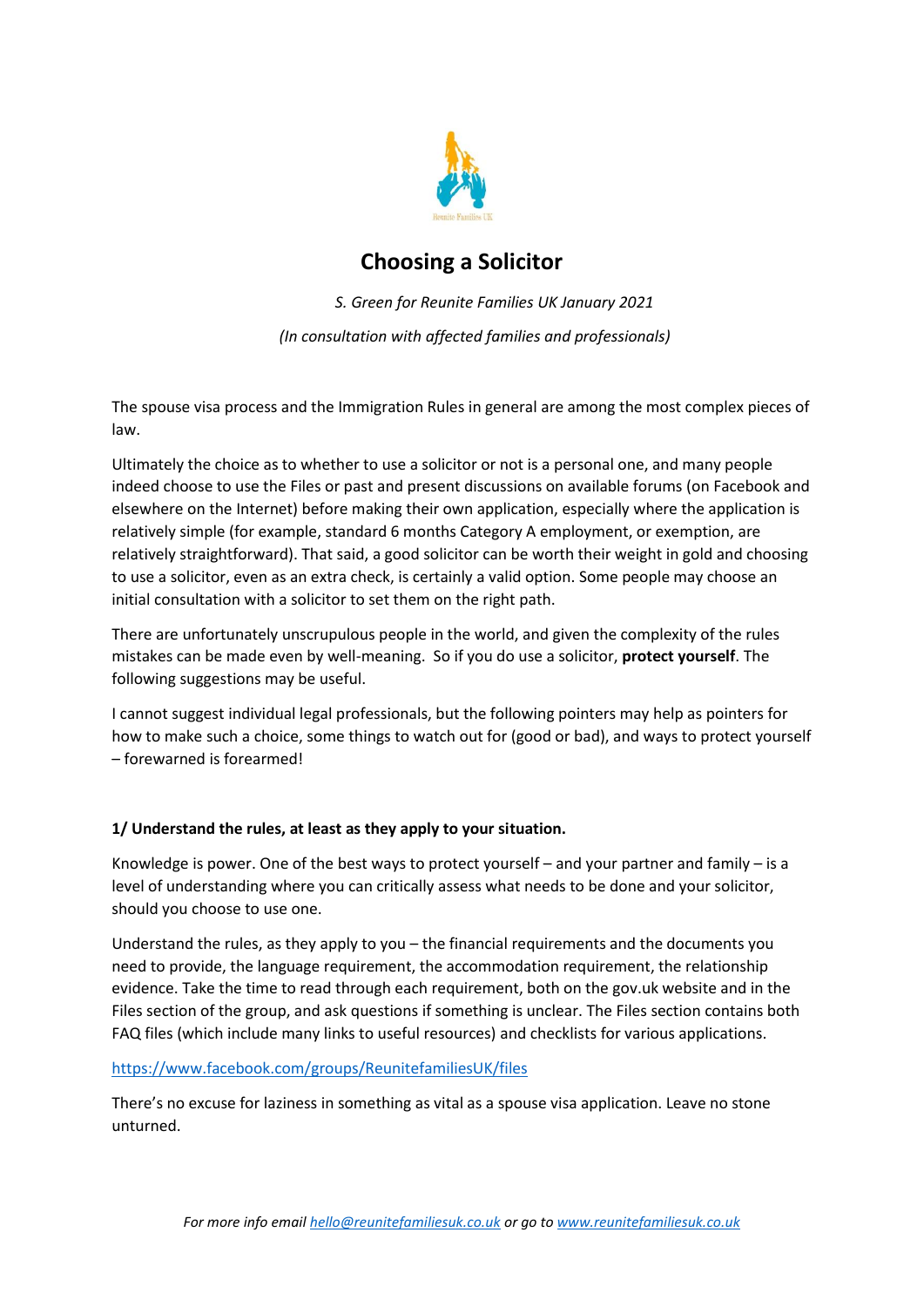# **2/ Ask questions.**

Don't be afraid to question the solicitor, either during the initial consultation or at any point in the process. A good understanding of the rules yourself will help you to ask the right question.

A scrupulous and competent solicitor should be happy to answer questions and explain their actions and reasoning. On the other hand, someone who steamrollers or bullies their client may not be good news.

## **3/ Look for red flags.**

There have unfortunately been cases of evil people posing as qualified professionals when they are anything but. Here are some ways to catch them out.

*Check their website.* Is it professional-looking? Does it contain spelling or grammar mistakes? Does it contain basic errors about what the rules even are (for example, is it out of date as far as the rules are concerned or imply the process is easier than it is?). These are instances of red flags – don't touch such places with a barge pole.

(At the same time, bad companies can have good websites… but good companies rarely have bad websites!)

Is it even a valid company? In the UK, all limited companies are registered with Companies House. You can search for company and director names here :

<https://find-and-update.company-information.service.gov.uk/>

and here:

## <https://companycheck.co.uk/>

You will be able to check the officers of the company, the incorporation date, the filing history, in some cases the company's net worth, and so on using these tools.

Believe it or not, there have been cases of people continuing to tout for business when the company has been wound up. Avoid these like the plague, needless to say! The company filing history may also be useful – a company which does not keep up to date with the necessary filing is bad news.

*Beware of bullshitters.* Stay away from people who promise the world, are over-confident or boastful. Immigration cases are by their nature complicated and a proper professional is 'modestly competent' and lets their work speak for itself. In particular, someone who over-promises may not be trustworthy. Ask questions.

Different types of professionals are authorised to do different types of work (there's more explanation on this later in the document, but for example an OISC level 1 advisor cannot undertake appeals). A genuine professional will not undertake or imply they can undertake work they are not authorised to perform and will refer you to someone with a higher level of qualification.

*If it seems too good to be true it probably is*, which is basically a different a more polite way of being beware of bullshitters. If it seems to cheap it may be the case that the work is being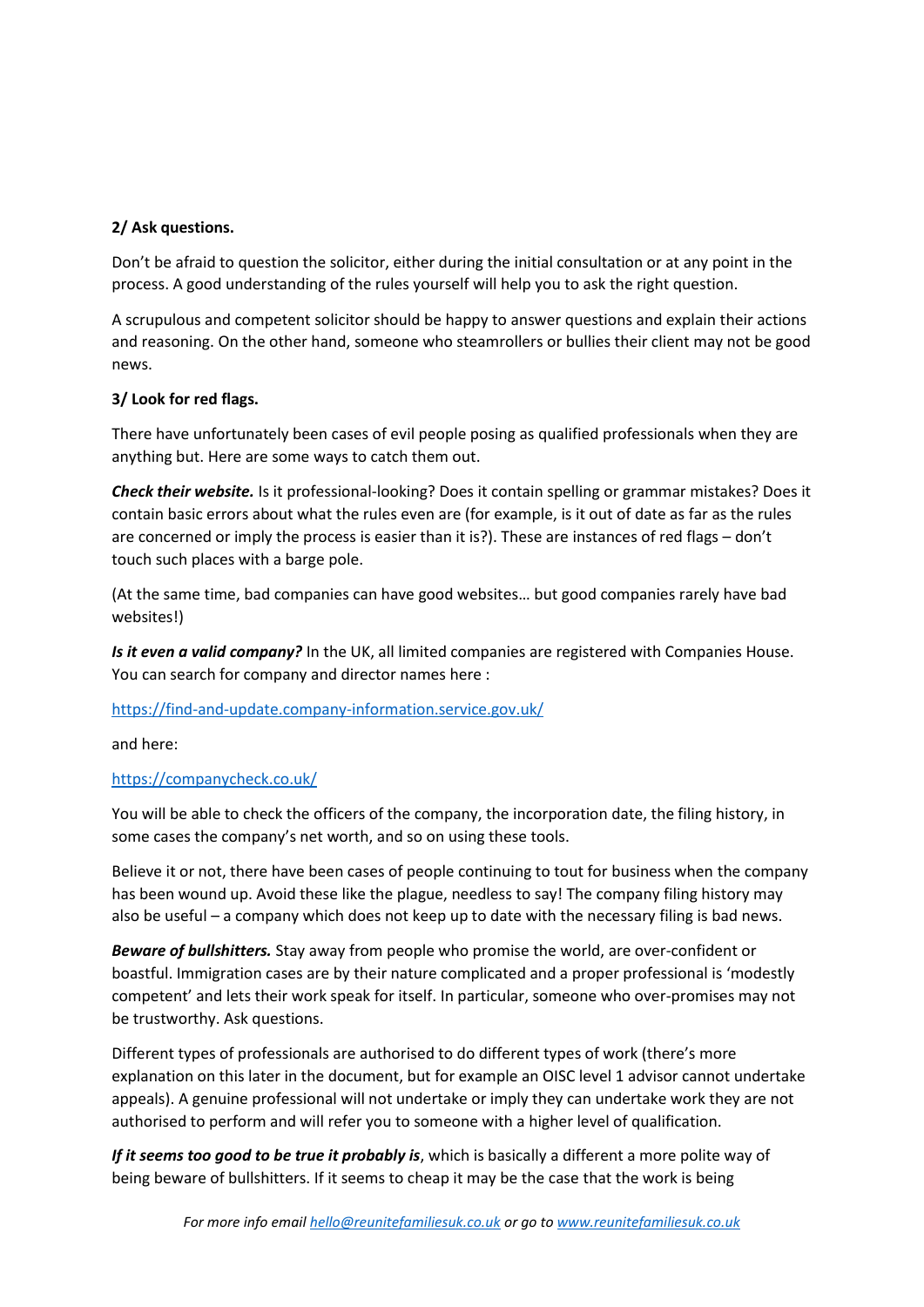'outsourced' to someone physically outside of the UK… and therefore regulated neither by OISC nor by the Solicitors Regulation Authority!

# **4/ Reputation matters.**

The 'immigration community' is quite small and solid professionals are likely to know other professionals and to have built a name for themselves. There are a few simple 'background checks' that may help.

*Google them.* Possible past issues in their career may come up with a simple google search. Conversely, it may help build reassurance if you can find whether they are involved in solid community activities.

*Use LinkedIn.* Slightly different to other, social media, LinkedIn is a social network for professionals where the basic currency is reputation. Are they connected with other professionals (good people want to connect with other good people)? Have they had endorsements written about them, either by other professionals or clients? Are they connected with well-known immigration commentators and campaigners with a good reputation? These are good signs if so.

Look for other social media presence. This isn't necessarily an issue if they don't have it, but an active Twitter account which engages with legal issues and other useful can be a good sign.

*Check their rating o[n http://www.goodlawyerguide.co.uk/](http://www.goodlawyerguide.co.uk/) .* Although it hasn't been kept as up to date as it could have done, this website has in the past been a useful tool for identifying good lawyers and law firms. It uses a star rating system and user reviews. You can search using the field of law (for example, 'Immigration') and town/city. You can use this in conjunction with all the other checks.

*Check them on the Law Society website.* It goes without saying, but solicitors should be listed on the Law Society website :<https://solicitors.lawsociety.org.uk/> . The website contains no reviews but it should be up to date and contains current accreditations for each area of law for example company. It is searchable by location. All solicitors must be listed here.

*Check them on the Legal 500 website*. The main caveats here are :

1/ that the rankings are based on peer review rather than client review and

2/ that they tend to be expensive (!) and

3/ there are many good firms \*not\* listed (but all those listed should be good, and if you can afford it this is better than nothing). You can search by region and field (e.g. London, immigration). E.g. :

<https://www.legal500.com/c/london/employment/immigration/>

<https://www.legal500.com/c/east-anglia/employment/immigration/>

<https://www.legal500.com/c/north-west/employment/immigration/>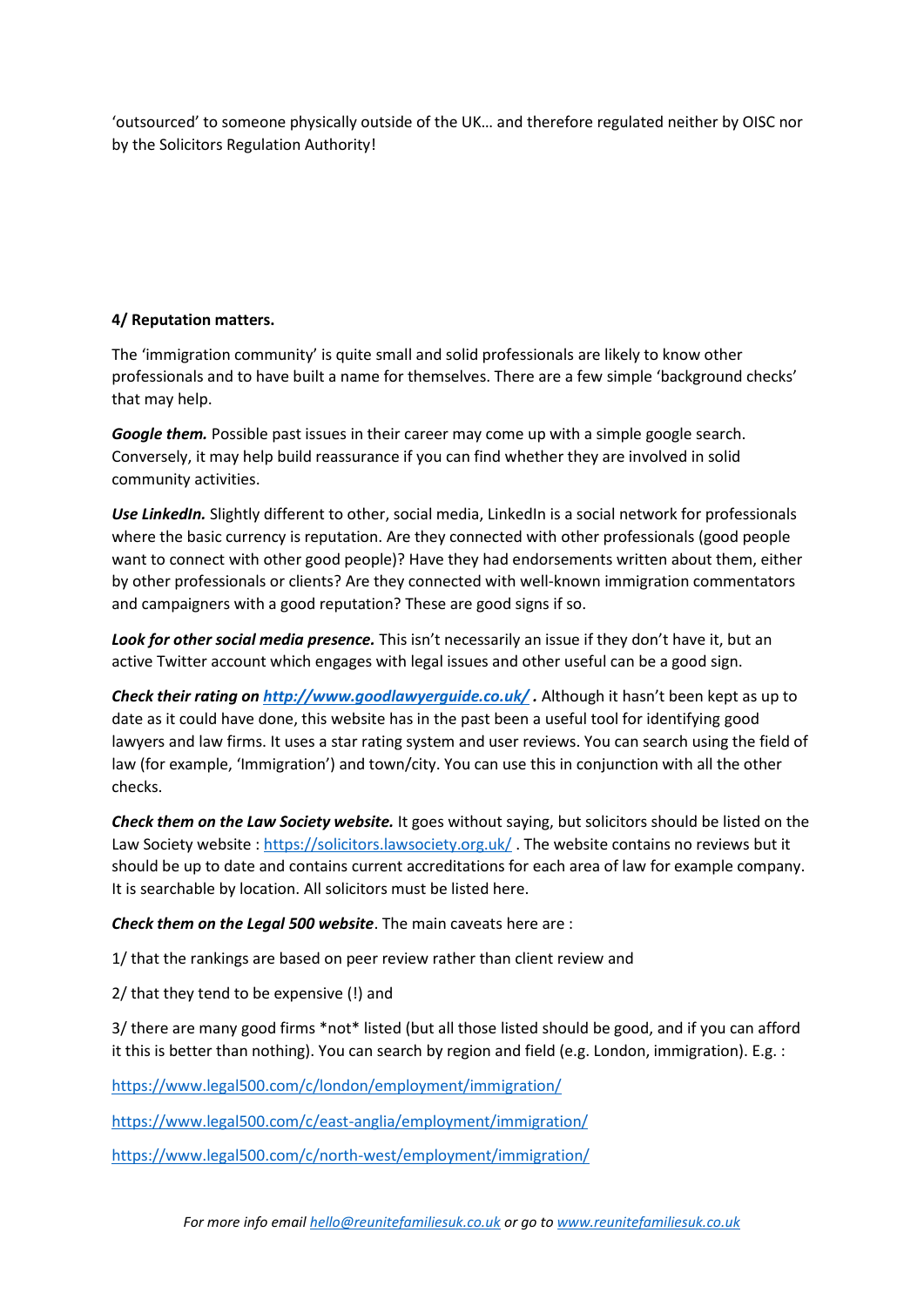<https://www.legal500.com/c/scotland/employment/immigration/>

<https://www.legal500.com/c/south-east/employment/immigration/>

<https://www.legal500.com/c/wales/employment/immigration/>

<https://www.legal500.com/c/west-midlands/employment/immigration/>

*Check them on the Chambers website.* Many of the same caveats apply as for the Legal 500. However, they provide rankings for a limited number of firms so this should be helpful:

Immigration/human rights :

[https://chambers.com/guide/uk?publicationTypeGroupId=1&practiceAreaId=2729&subsectionTypeI](https://chambers.com/guide/uk?publicationTypeGroupId=1&practiceAreaId=2729&subsectionTypeId=1&locationId=11805) [d=1&locationId=11805](https://chambers.com/guide/uk?publicationTypeGroupId=1&practiceAreaId=2729&subsectionTypeId=1&locationId=11805)

Immigration/personal :

[https://chambers.com/guide/uk?publicationTypeGroupId=1&practiceAreaId=131&subsectionTypeId](https://chambers.com/guide/uk?publicationTypeGroupId=1&practiceAreaId=131&subsectionTypeId=1&locationId=11805) [=1&locationId=11805](https://chambers.com/guide/uk?publicationTypeGroupId=1&practiceAreaId=131&subsectionTypeId=1&locationId=11805)

*Check the Law Centres Network.* The Law Centres Network has centres around the UK to defend the legal rights of people who cannot afford a lawyer and to 'speak truth to power'. The 'think global, act local' philosophy may be a plus : <https://www.lawcentres.org.uk/>

*Check migrant advocacy groups.* A number exist on a voluntary basis to assist though subject to immigration control, and they are listed here : [https://www.libertyhumanrights.org.uk/advice\\_information/i-need-immigration-advice/](https://www.libertyhumanrights.org.uk/advice_information/i-need-immigration-advice/)

Examples include the Joint Council for the Welfare of Immigrants and the Greater Manchester Immigration Advocacy Unit, as well as local or community migrant centres.

#### **5/ What's a solicitor anyway? What's OISC?**

There is a difference between a solicitor (who would have a law degree or postgraduate conversion, followed by an apprenticeship) and an immigration advisor (who has passed a course run by OISC, the Office of the Immigration Services Commissioner). Solicitors on the other hand are regulated by the Solicitors Regulation Authority (SRA).

A solicitor is the higher qualification. OISC advisors themselves have different levels relating to the complexity of advice they can provide.

There's nothing wrong with OISC advisors per se – they perform a useful function in an area of law which is notoriously understaffed, and they may indeed work with and under the supervision of solicitors on preparing applications. But be aware of people posing or implying they have a qualification they do not (for example, advisors posing as solicitors, or level 1 advisors posing as level 3). This is of course a criminal offence.

Note that there are of course good OISC advisors and bad solicitors, as well as vice versa, but it's useful to know the difference.

There is a good guide here:

<https://www.justinlaw.co.uk/immigration-advisor-and-a-solicitor/>